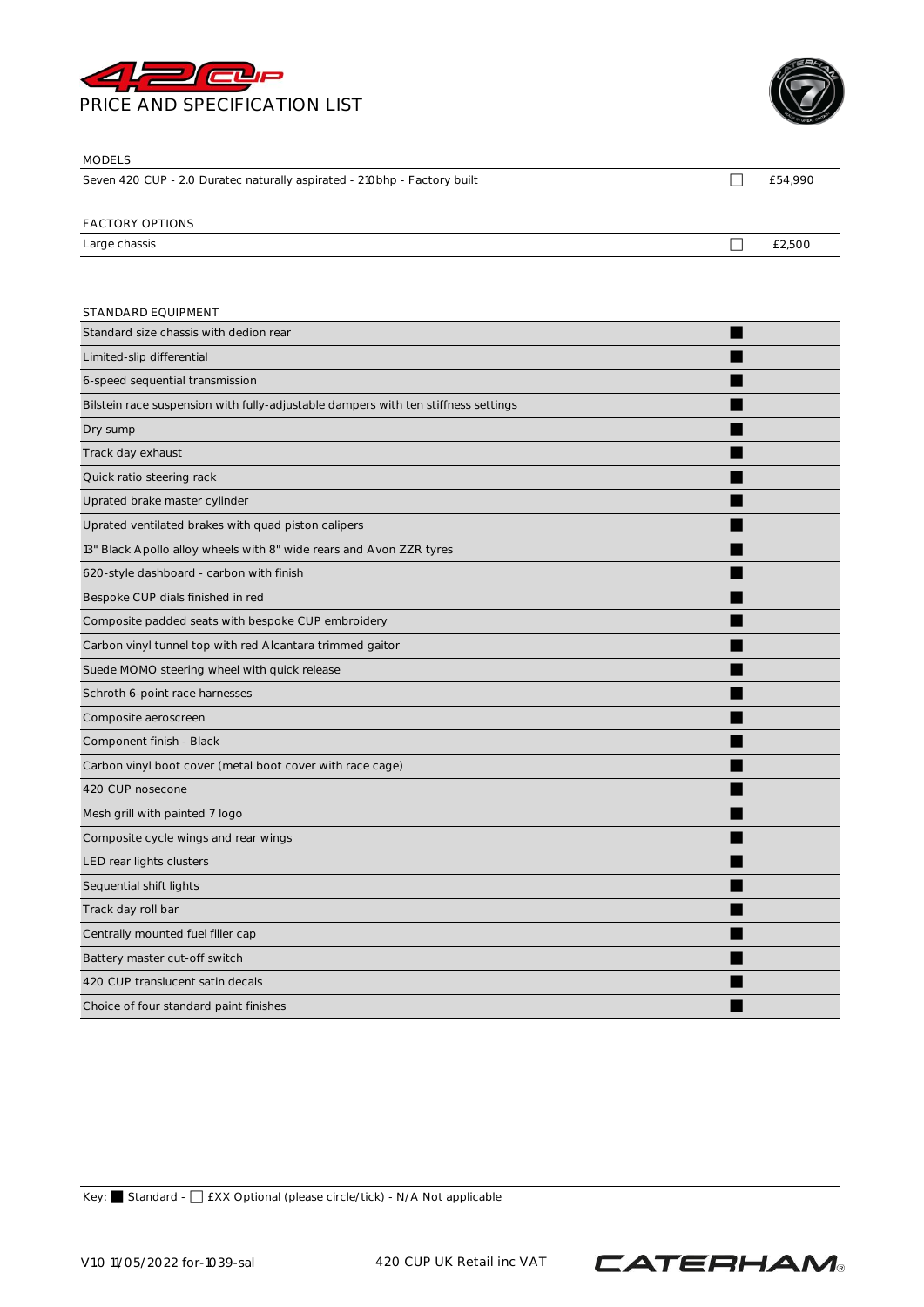



| <b>TRACK</b>                                                        |                          |        |
|---------------------------------------------------------------------|--------------------------|--------|
| Plumbed-in Fire Extinguisher                                        |                          | £500   |
| Track day roll cage                                                 | П                        | £400   |
| Sport roll cage                                                     |                          | £600   |
| Race roll cage                                                      |                          | £900   |
| Aero wishbones                                                      |                          | £450   |
| Avon ZZS tyres (in lieu of standard Avon ZZR tyres)                 | $\mathbf{I}$             | £Ο     |
| <b>WEATHER PROTECTION</b>                                           |                          |        |
| Aeroscreen - Carbon fibre                                           | $\mathcal{L}$            | £450   |
| Full windscreen hood & side screens (in lieu of aeroscreen)         | ×                        | £1,500 |
| Full weather equipment with interchangeable composite aeroscreen    |                          | £2,150 |
| Full weather equipment with interchangeable carbon aeroscreen       |                          | £2,600 |
| Side screen armrests                                                | ×                        | £150   |
| <b>INTERIOR</b>                                                     |                          |        |
| Seats - Carbon with padding                                         |                          | £1,200 |
| Seats - Heated carbon with padding                                  | $\Box$                   | £1,600 |
| Heater                                                              |                          | £450   |
| Lowered floors                                                      |                          | £500   |
|                                                                     |                          |        |
| <b>EXTERIOR</b><br>Front cycle wings - Carbon-fibre - Exposed weave | ш                        | £500   |
| Front cycle wings - Carbon-fibre - Painted                          |                          | £700   |
| Rear cycle wings - Carbon-fibre - Exposed weave                     |                          | £900   |
| Rear cycle wings - Carbon-fibre - Painted                           | $\overline{\phantom{a}}$ | £1,150 |
| High intensity headlights with LED side lights                      |                          | £800   |
| Clear lens pack (front and side repeaters)                          |                          | £90    |
| Indicator pods - Carbon                                             | П                        | £150   |
|                                                                     |                          |        |
| <b>VBOX</b>                                                         |                          |        |
| VBOX Lite with 2 x cameras and OLED screen                          |                          | £1,506 |
| VBOX HD2 with 2 x HD cameras and OLED screen                        | П                        | £3,018 |
| ADDITIONAL                                                          |                          |        |
| Tool kit*                                                           | $\Box$                   | £600   |
|                                                                     |                          |        |

\* Tool kit designed specifically to tackle the job of building a Seven. It includes tools required to construct and maintain a Seven with a number of devices not found in typical tool sets.

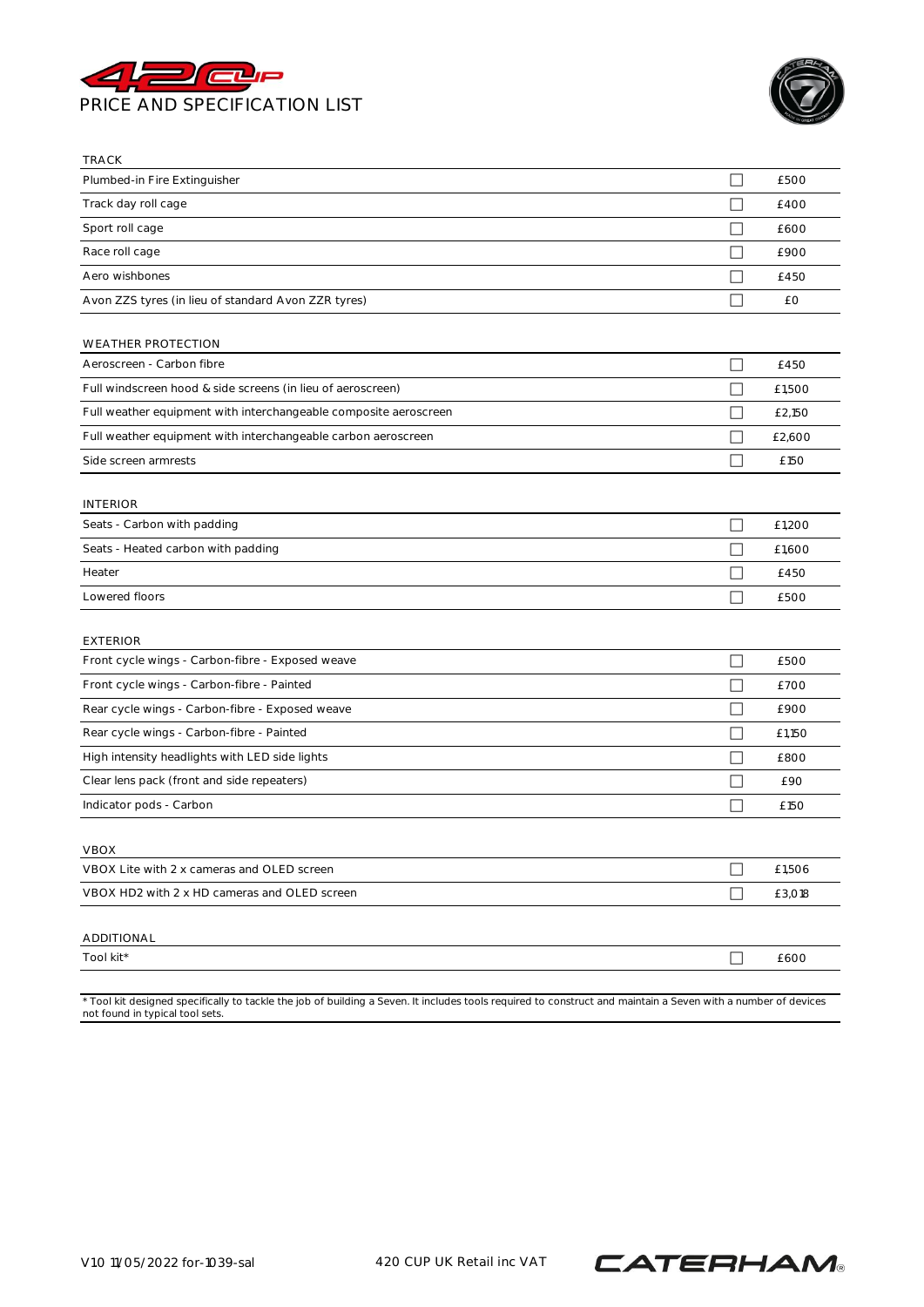

PAINT



|                          | Standard - fully painted vehicle |                    | ш      |        |
|--------------------------|----------------------------------|--------------------|--------|--------|
|                          | Gravity Black                    |                    |        |        |
|                          | <b>Exocet Red</b>                |                    |        |        |
| L                        | Vintage Green                    |                    |        |        |
|                          | Firecracker Yellow               |                    |        |        |
| Premium paint            |                                  |                    | □      | £750   |
| $\overline{\phantom{a}}$ | Hyper Green                      |                    |        |        |
|                          | <b>Gulf Blue</b>                 |                    |        |        |
|                          | <b>Black Grey</b>                |                    |        |        |
|                          | Ultraviolet                      |                    |        |        |
|                          | <b>Ballistic Orange</b>          |                    |        |        |
|                          | Peppermint Green                 |                    |        |        |
| $\mathcal{L}$            | Polar White                      |                    |        |        |
| Exclusive paint          |                                  |                    | $\Box$ | £1,000 |
| $\mathcal{L}$            | Viper Blue                       |                    |        |        |
|                          | Dark Silver                      |                    |        |        |
| $\overline{\phantom{0}}$ | Riviera Blue                     |                    |        |        |
|                          | Volcano Red                      |                    |        |        |
| $\sim$                   | Arancio Argos                    |                    |        |        |
| ٦                        | Detonator Yellow                 |                    |        |        |
|                          | Crystaline White                 |                    |        |        |
|                          | Nardo Grey                       |                    |        |        |
| $\Box$                   | Acid Green                       |                    |        |        |
| Custom paint**           |                                  |                    | $\Box$ | £2,000 |
|                          |                                  | Paint code________ |        |        |
|                          |                                  |                    |        |        |
|                          |                                  |                    |        |        |

## ADDITIONAL PAINT & DECALS

| Painted roll bar/cage |            | £500 |
|-----------------------|------------|------|
| Name                  | Paint code |      |
| Painted 7 grille      |            |      |
| Name                  | Paint code |      |

\*Please be aware that due to the nature of the bare aluminium it will attract marks very easily which cannot be repaired, these may be present at point of delivery due to the build process which is unfortunately unavoidable. Please speak to a member of our sales team should you require more information.

\*\*We are happy to paint your Caterham® in any major motor manufacturers colour so long as you are able to provide a paint code to ensure we get the correct colour. Please be aware that certain colours require specific materials and processes to produce which may increase the build time and cost of this option. Some colours can be difficult to repair so may not be recommended.

V1.0 11/05/2022 for-1039-sal 420 CUP UK Retail inc VAT

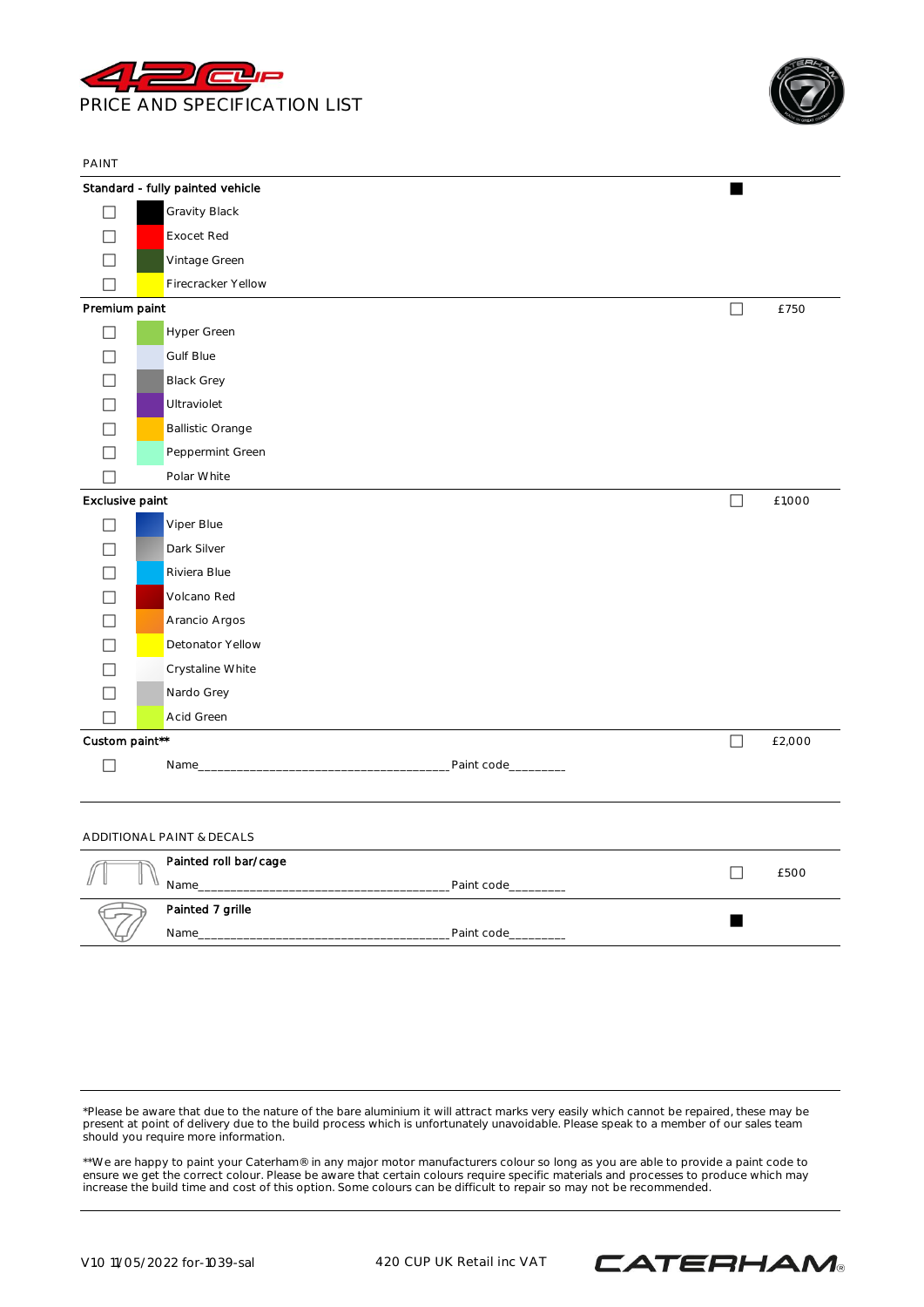



).<br>Vignature

| Signature design leather interior<br>includes seats, sidescreen armrests* and tunnel top gaitors trimmed in fine Muirhead |  |                                           |        | £1,700                                    |
|---------------------------------------------------------------------------------------------------------------------------|--|-------------------------------------------|--------|-------------------------------------------|
| Leather with the 7 roundel embroidered on the seatbacks<br>Stitching design: Diamond Fluted Sport                         |  |                                           |        |                                           |
| Stitching colour (including embroidered roundel): ______________________________                                          |  | Code and the code of the code of the code |        |                                           |
|                                                                                                                           |  |                                           |        | Code and the code of the code of the code |
|                                                                                                                           |  |                                           |        |                                           |
|                                                                                                                           |  | Code____________________                  |        |                                           |
| Signature seats trimmed in choice of fine Muirhead including embroidered 7 roundel<br>on seat back                        |  |                                           | $\Box$ | £1,200                                    |
| Stitching design: $\Box$ Diamond $\Box$ Fluted $\Box$ Sport                                                               |  |                                           |        |                                           |
|                                                                                                                           |  |                                           |        |                                           |
|                                                                                                                           |  | Code _________________________            |        |                                           |
| Coloured seat piping from a range of colours**                                                                            |  |                                           | $\Box$ | £600                                      |
|                                                                                                                           |  | Code _________________________            |        |                                           |
| Embroldered 7 Roundel on seat back                                                                                        |  |                                           | П      | £400                                      |
|                                                                                                                           |  |                                           |        |                                           |
|                                                                                                                           |  |                                           |        |                                           |
| Tunnel top trimmed in choice of fine Muirhead leather                                                                     |  |                                           | ΙI     | £300                                      |
|                                                                                                                           |  |                                           |        |                                           |
| Gearbox and handbrake galtors trimmed in choice of fine Muirhead leather                                                  |  |                                           | П      | £150                                      |
|                                                                                                                           |  |                                           |        |                                           |
| Armrests trimmed in choice of fine Muirhead leather                                                                       |  |                                           | П      | £170                                      |
|                                                                                                                           |  |                                           |        |                                           |
| Carbon side and rear panels                                                                                               |  |                                           | П      | £1.000                                    |
| Side panels trimmed in choice of fine Muirhead leather                                                                    |  |                                           | П      | £1.000                                    |
|                                                                                                                           |  |                                           |        |                                           |
| Dash - Wood effect                                                                                                        |  |                                           | $\Box$ | £300                                      |
| Dash - Leather from a range of colours                                                                                    |  |                                           | П      | £500                                      |
|                                                                                                                           |  |                                           |        |                                           |
| Dash - Black Alcantara                                                                                                    |  |                                           |        | £600                                      |
| Dash - Painted                                                                                                            |  |                                           | П      | £400                                      |
|                                                                                                                           |  |                                           |        |                                           |
| Dash - 620 style (not available on 170)                                                                                   |  |                                           | ш      | £1.000                                    |
| Requires armrests to be specified<br>** Requires Signature leather seats                                                  |  |                                           |        |                                           |

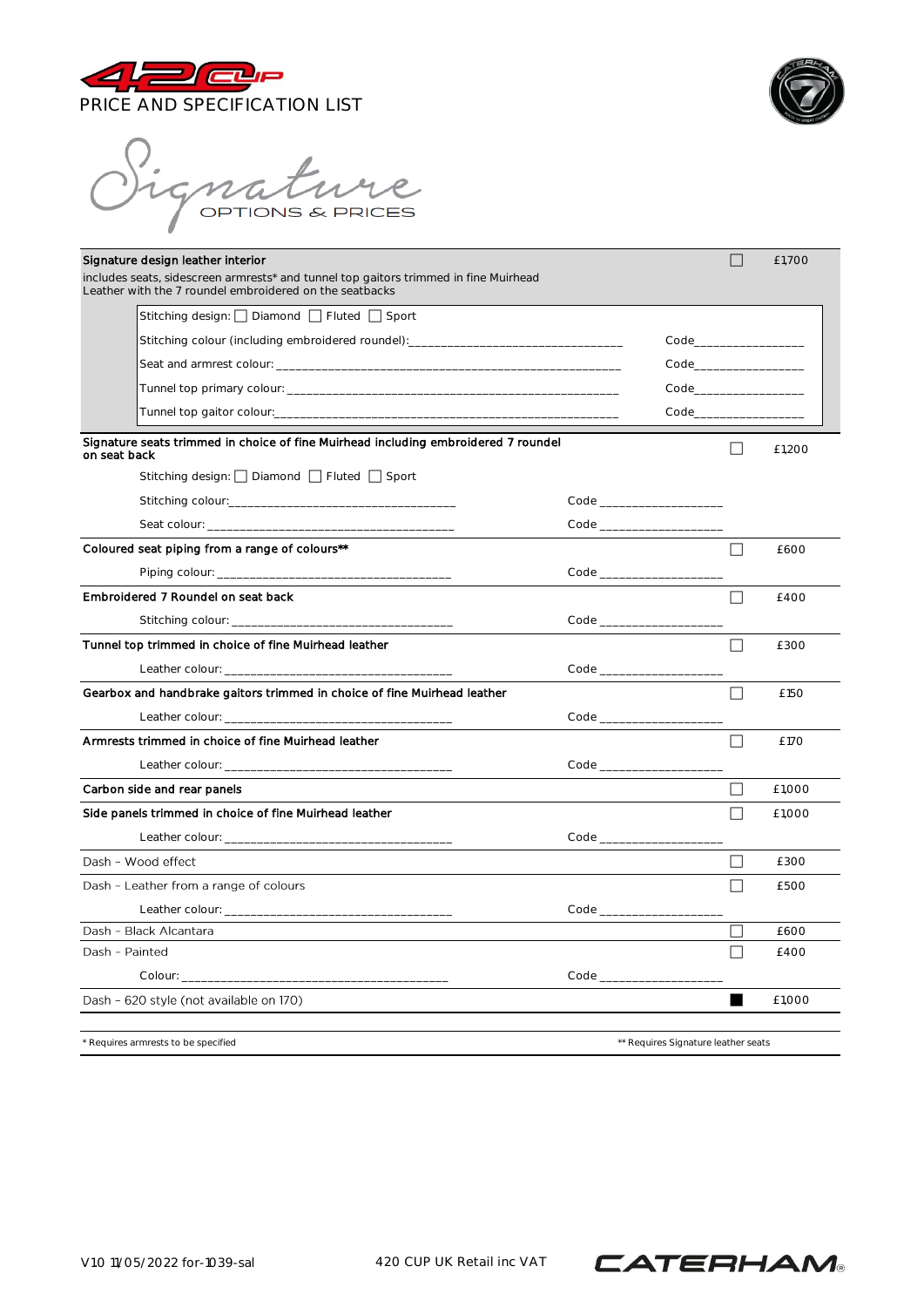



mature

| SIGNATURE EXTERIOR OPTIONS                                           |                            |        |
|----------------------------------------------------------------------|----------------------------|--------|
| 620 style nosecone                                                   |                            | £600   |
| Painted headlight bowls                                              |                            | £150   |
|                                                                      |                            |        |
| Painted pedal box cover                                              |                            | £75    |
|                                                                      | Code _____________________ |        |
| Painted cam cover (not available on 170)                             |                            | £150   |
|                                                                      |                            |        |
| Chassis and wishbones powdercoated in customer colour                |                            | £500   |
|                                                                      |                            |        |
| <b>WHEELS &amp; TYRES</b>                                            |                            |        |
| 13" Apollo alloy wheels (6" front and 8" rear) - Painted single-tone |                            | £700   |
|                                                                      |                            |        |
| 13" Apollo alloy wheels (6" front and 8" rear) - Painted two-tone    |                            | £1.000 |
|                                                                      |                            |        |
|                                                                      |                            |        |

## COLOUR OPTIONS